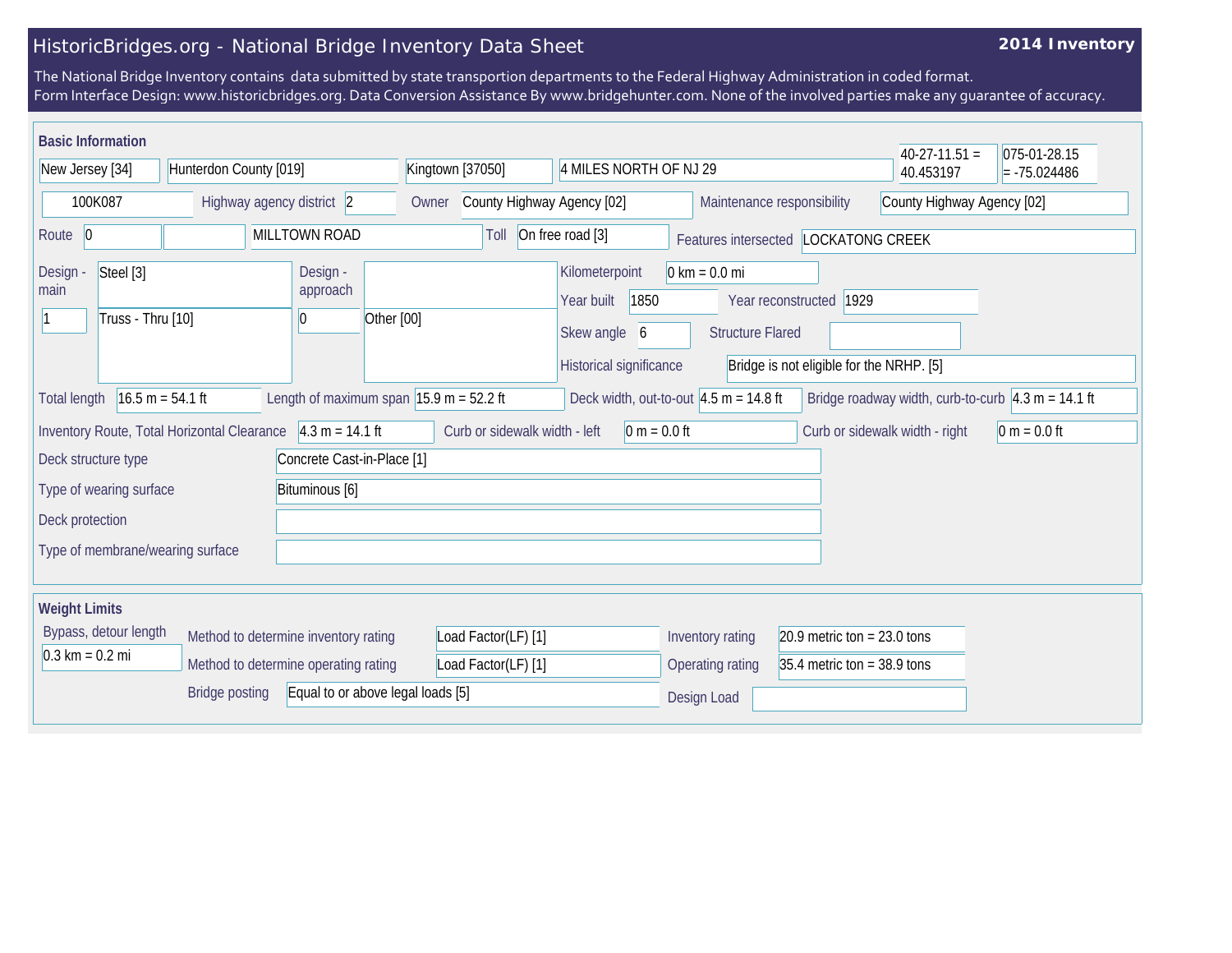| <b>Functional Details</b>                                                                                                                                  |                                                                                         |  |  |  |  |  |  |  |  |  |
|------------------------------------------------------------------------------------------------------------------------------------------------------------|-----------------------------------------------------------------------------------------|--|--|--|--|--|--|--|--|--|
| 85<br>Average daily truck traffi $ 0\rangle$<br><b>Average Daily Traffic</b>                                                                               | Year 2013<br>Future average daily traffic<br>104<br>2033<br>%<br>Year                   |  |  |  |  |  |  |  |  |  |
| Road classification<br>Local (Rural) [09]                                                                                                                  | Lanes on structure 1<br>Approach roadway width<br>$4 m = 13.1 ft$                       |  |  |  |  |  |  |  |  |  |
| Type of service on bridge Highway [1]                                                                                                                      | Direction of traffic One lane bridge for 2 - way traffic [3]<br>Bridge median           |  |  |  |  |  |  |  |  |  |
| Parallel structure designation<br>No parallel structure exists. [N]                                                                                        |                                                                                         |  |  |  |  |  |  |  |  |  |
| Type of service under bridge<br>Waterway [5]                                                                                                               | Navigation control<br>Lanes under structure<br>$\overline{0}$                           |  |  |  |  |  |  |  |  |  |
| Navigation horizontal clearance $ 0 = N/A$<br>$0 = N/A$<br>Navigation vertical clearanc                                                                    |                                                                                         |  |  |  |  |  |  |  |  |  |
| Minimum navigation vertical clearance, vertical lift bridge $\vert$ 0 m = 0.0 ft<br>Minimum vertical clearance over bridge roadway<br>$99.99 m = 328.1 ft$ |                                                                                         |  |  |  |  |  |  |  |  |  |
| Minimum lateral underclearance reference feature Feature not a highway or railroad [N]                                                                     |                                                                                         |  |  |  |  |  |  |  |  |  |
| Minimum lateral underclearance on left $0 = N/A$<br>Minimum lateral underclearance on right $0 = N/A$                                                      |                                                                                         |  |  |  |  |  |  |  |  |  |
| Minimum Vertical Underclearance $ 0 = N/A $                                                                                                                | Minimum vertical underclearance reference feature Feature not a highway or railroad [N] |  |  |  |  |  |  |  |  |  |
| Appraisal ratings - underclearances N/A [N]                                                                                                                |                                                                                         |  |  |  |  |  |  |  |  |  |
|                                                                                                                                                            |                                                                                         |  |  |  |  |  |  |  |  |  |
| <b>Repair and Replacement Plans</b>                                                                                                                        |                                                                                         |  |  |  |  |  |  |  |  |  |
| Type of work to be performed<br>Work done by                                                                                                               |                                                                                         |  |  |  |  |  |  |  |  |  |
|                                                                                                                                                            | Bridge improvement cost<br>Roadway improvement cost                                     |  |  |  |  |  |  |  |  |  |
|                                                                                                                                                            | $0 m = 0.0 ft$<br>Length of structure improvement<br>Total project cost                 |  |  |  |  |  |  |  |  |  |
|                                                                                                                                                            | Year of improvement cost estimate                                                       |  |  |  |  |  |  |  |  |  |
|                                                                                                                                                            | Border bridge - state<br>Border bridge - percent responsibility of other state          |  |  |  |  |  |  |  |  |  |
|                                                                                                                                                            | Border bridge - structure number                                                        |  |  |  |  |  |  |  |  |  |